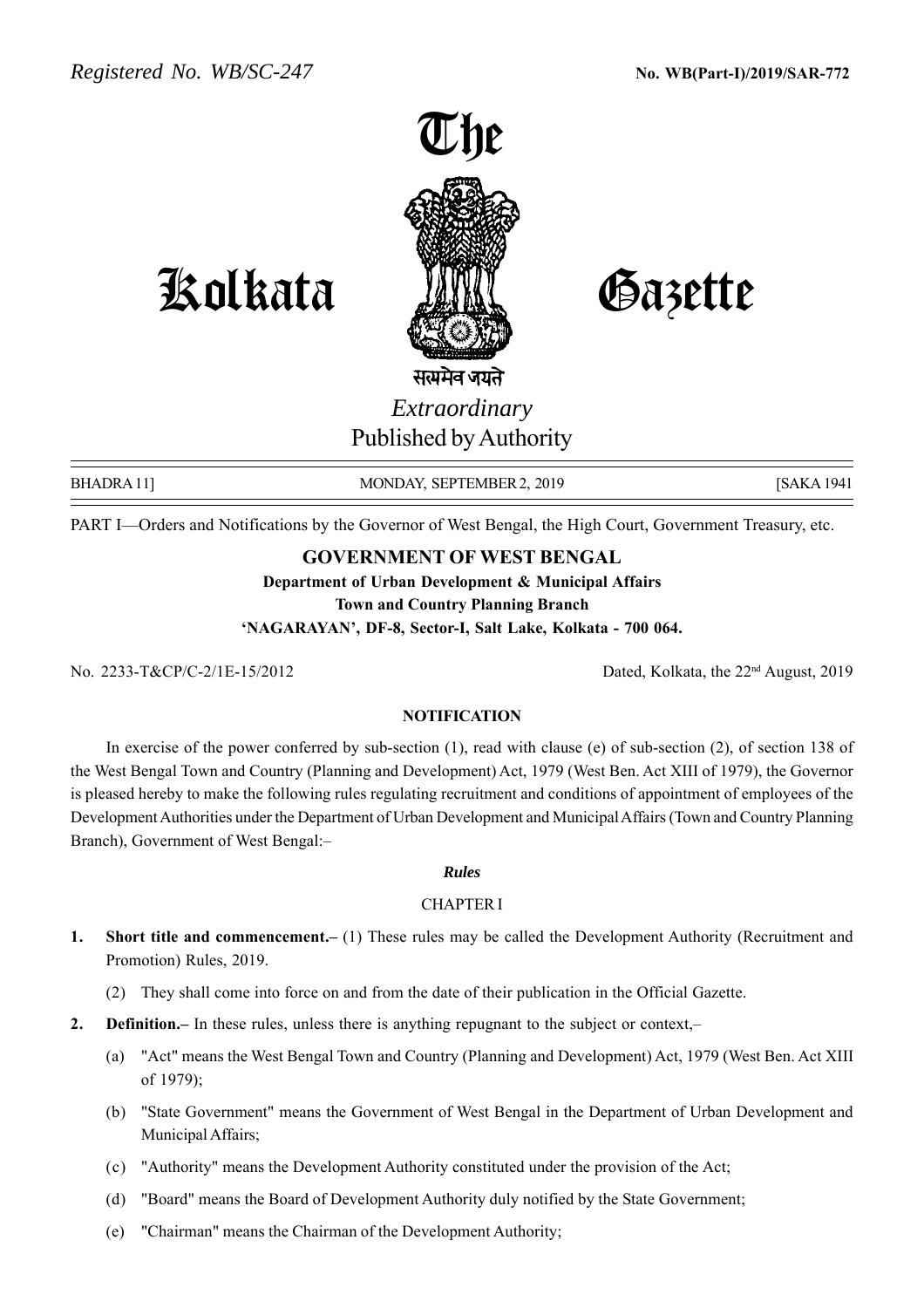- (f) "Head of Office" means the Chief Executive Officer or the Executive Officer of the Development Authority, as the case may be;
- (g) "Chief Executive Officer or Executive Officer" means the Chief Executive Officer or the Executive Officer of the Development Authority, as the case may be;
- (h) "Appointing Authority" means the Chief Executive Officer or the Executive Officer, as the case may be, of the Development Authority;
- (i) "Selection Committee" means the Committee formed by the Chief Executive Officer or the Executive Officer, as the case may be, of the Development Authority in concurrence with the State Government;
- (j) "Municipal Service Commission" means the Municipal Service Commission constituted under the West Bengal Municipal Service Commission Act, 2018 (West Ben. Act XII of 2018) under the Department of Urban Development and Municipal Affairs, Government of West Bengal;
- (k) Group-A, Group-B, Group-C and Group-D category of posts shall be in compliance with their respective Pay Band and corresponding Grade Pay as defined under clause 13 of the West Bengal Services (Revision of Pay and Allowances) Rules, 2009.
- **3.** Application.–(1) These Rules shall apply to all the officers and employees of Development Authorities other than-
	- (a) casual and work charged workers;
	- (b) persons engaged on contractual basis;
	- (c) persons engaged against any Project or Scheme.

#### **CHAPTER II**

- **3.** Method of recruitment.–(1) Group-A, Group-B and Group-C category of posts under the Development Authorities shall be filled by:-
	- (a) Direct Recruitment through Municipal Service Commission, West Bengal; and
	- (b) Promotion; or
	- (c) by Deputation.
	- (2) The posts which may be filled up by direct recruitment and promotion, may be done in the ratio of 60:40 respectively except the Group-C posts where 10% of each Group-C post may be filled up by allowing promotion to the Group-D employees of the same Development Authority subject to fulfillment of criteria required for direct recruitment of those Group-C posts and the rest by direct recruitment. In case of nonavailability of suitable candidate for promotion against any vacant post(s) in the same Development Authority, the post(s) may be filled up through direct recruitment or deputation. For filling up of any single vacant post, first of all, promotional aspects may be considered following strictly the extant rules, if suitable candidate in the same Development Authority is not available, the post may be filled up by direct recruitment.
	- (3) In the case of direct recruitment of Group-D employees, selection of candidates shall be made through the Selection Committee duly constituted by the respective Development Authority with the concurrence of the State Government.
	- (4) Posts of Chief Executive Officer, Executive Officer, Assistant Executive Officer, Finance Officer, Law Officer or any other State Cadre posts will be filled up as per Government procedure in existence.
	- (5) The Chief Executive Officer or the Executive Officer, as the case may be, of the Development Authority shall be the Appointing Authority in respect of all the posts mentioned under CHAPTER III of these rules.
	- (6) The Appointing Authority i.e. the Chief Executive Officer or the Executive Officer, as the case may be, of the Development Authority shall issue the formal appointment order on the basis of recommendation made by (i) the Selection Committee in case of appointment of a Group-D employee, appointment on promotion and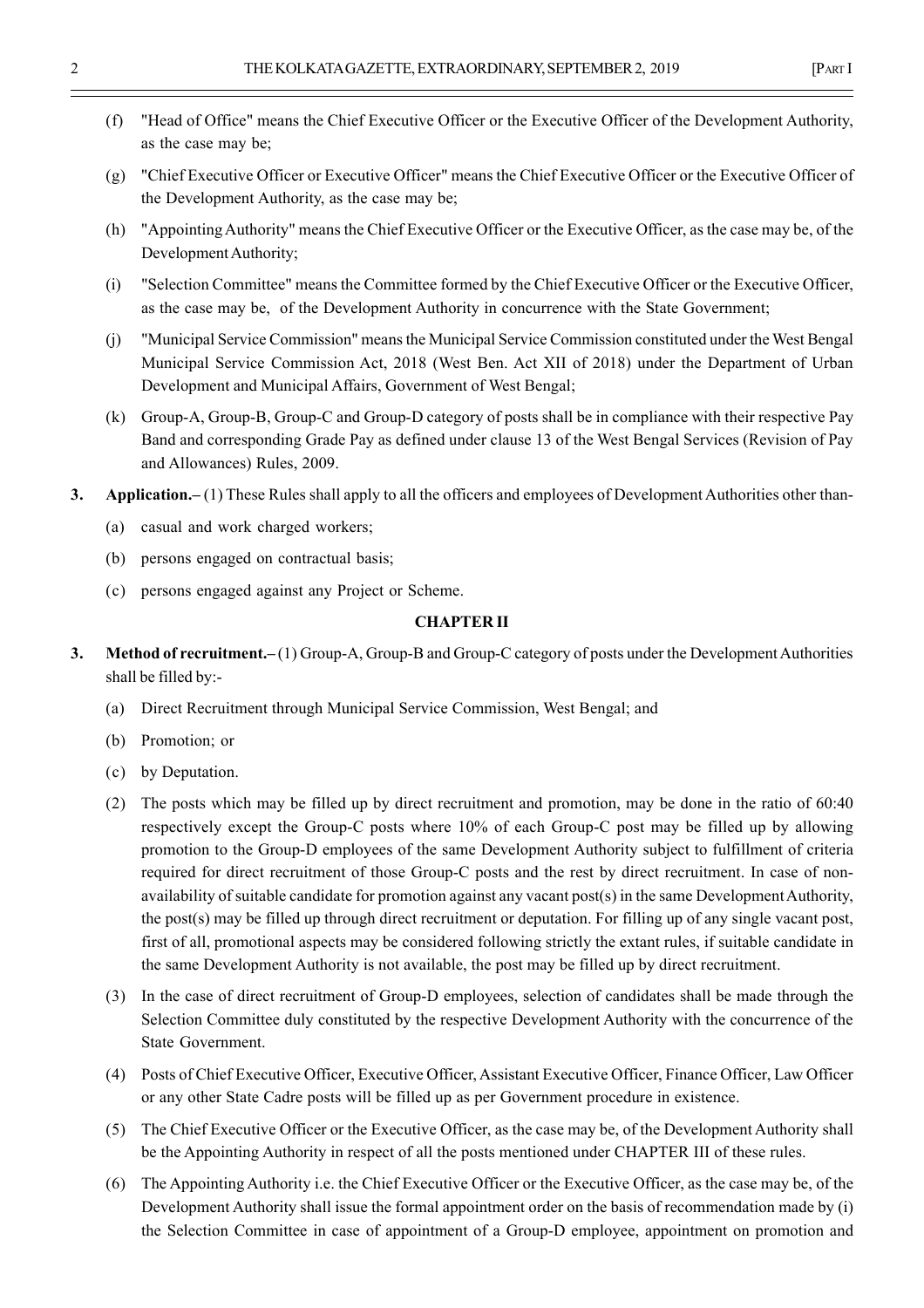appointment on contract basis, (ii) Municipal Service Commission, West Bengal in case of direct recruitment, (iii) Department of Urban Development and Municipal Affairs in case of employees on deputation, as the case may be.

**5.** Selection Committee.–(1) For the purpose of direct recruitment to Group-D posts and for awarding promotion to any promotional post as are so earmarked, there shall be a Selection Committee for each Development Authority duly constituted by the respective Development Authority in concurrence with the State Government. The Committee shall consist of the following members:–

- (a) An Assistant Executive Officer of the Development Authority or any officer assigned by the Chief Executive Officer or the Executive Officer, as the case may be, of the Development Authority- Chairperson;
- (b) any two non-official members of the Board nominated by the Board of the Development Authority;
- (c) an officer nominated by the District Magistrate of the concerned District not below the rank of Deputy Magistrate;
- (d) the Finance Officer or the Accounts Officer of the Development Authority;
- (e) the Law Officer or the Senior Law Officer or the Special Law Officer, as the case may be, of the Development Authority.
- (2) While considering a proposal for promotion to any post which is earmarked as the promotional post, the Chairman of the Selection Committee may include two experts in the relevant field as member of the Selection Committee constituted under sub-rule (1):

Provided that any five members comprising of the Assistant Executive Officer of the Development Authority or any officer assigned by the Chief Executive Officer or the Executive Officer, as the case may be, of the Development Authority shall form a quorum.

(3) The Assistant Executive Officer of the Development Authority or any officer assigned by the Chief Executive Officer or the Executive Officer, as the case may be, of the Development Authority shall act as the Chairman of the Selection Committee.

**6. General Procedure for recruitment of Group-D staff by the Selection Committee.–** (1) The Selection Committee, as soon as possible from the date of receipt of any advice from the Board of the concerned Development Authority for recruitment against any vacancy in any Group-D posts referred to under CHAPTER III of these rules, determine the nature of the vacancy following a roster to be maintained in pursuance of the statutory provisions and circulars commensurate with the reservation policy laid down by the State Government from time to time.

- (2) On determination of the nature of vacancy, the Selection Committee shall take steps for publishing notice in leading newspapers, in the manner specified by the order of the State Government, inviting applications from intending candidates eligible for recruitment.
- (3) The Selection Committee shall act independently, in such manner as may be determined by it, prepare a panel of not more than three candidates arranged in order of merit for each vacancy on the basis of a written test or interview or both. The Selection Committee will strictly follow the terms and conditions as provided in the Memo No. 7196-F(P), dated 02.07.2010 of the Finance Department regarding preparation, validity etc. of panel for the selected candidates along with waiting-list candidates:

Provided that the total marks assigned for the written test with respect to any selection shall bear, as nearly as may be, the same proportion to the total marks assigned for the interview for that selection as the figure of eighty-five bears to the figure of fifteen.

(4) The panel so prepared by the Selection Committee shall be placed before the Board of the Development Authority as early as possible. The Board of the Development Authority will approve the panel. The Chief Executive Officer or the Executive Officer, as the case may be, shall take steps for appointment in accordance with the provisions of these rules.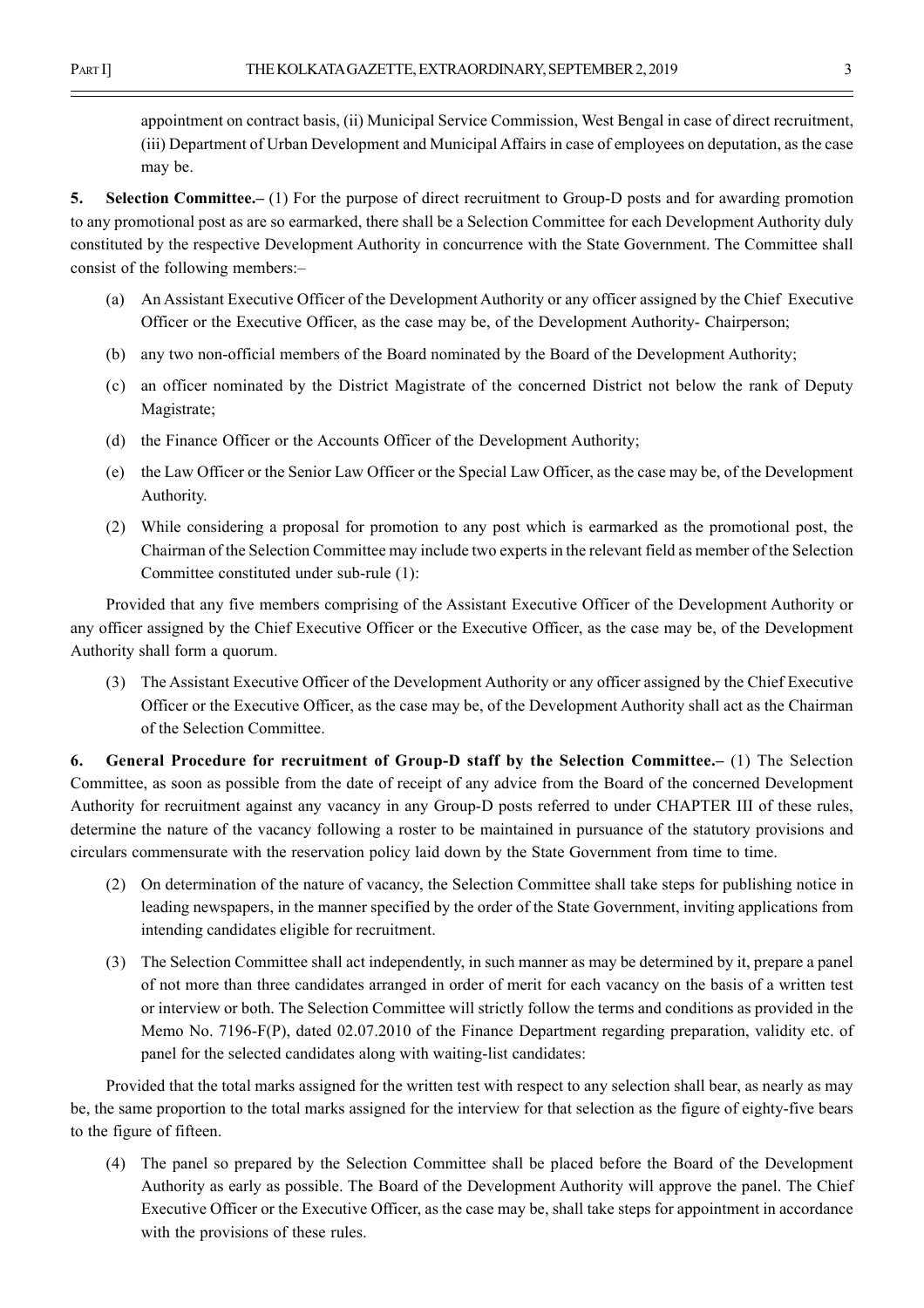**7. Engagement on contract basis.–** The Selection Committee shall also select the persons on contractual basis in the posts earmarked to be filled up by direct recruitment strictly following the extant rules and orders of the State Government for such engagements and their consolidated remuneration shall also be fixed as per the prevailing orders of the State Government in this regard or in consultation with the Finance Department, Government of West Bengal. The agreement for appointment on contractual basis shall be entered into between the Head of Office of the Development Authority and the selected candidate in such form as may be specified by order by the State Government. The contract may be renewed on satisfaction of both the parties on completion of the earlier period subject to prior approval in writing of the Board of the Development Authority.

**8. Appointment on probation and appointment on permanent basis.–** A person appointed as the employee to any post of the Development Authority by direct recruitment except the persons engaged on contractual basis-

- (a) shall be deemed to be on probation on completion of a continuous temporary service for two years after joining the post;
- (b) shall be confirmed and made permanent on satisfactory completion of the period of probation for one year;
- (c) on completion of a period of probation, the appointing authority shall issue a formal order confirming the probationer in the post:

Provided that no formal declaration shall be necessary in respect of appointment on probation:

Provided further that in the case of promotion of a permanent employee, no further order of confirmation in the higher post shall be necessary.

**9. Age Limit for Direct Recruitment.–** (1) The age for direct recruitment shall be not less than 18 years for all categories of posts and the upper age limit for (a) Group-A posts shall be 36 years; (b) Group-B posts shall be 39 years; and (c) Group-C posts shall be 40 years, on the 1st day of January of the year of advertisement:

Provided that the provisions of the West Bengal Services (Raising of Age-limit) Rules, 1981, shall apply.

(2) The upper age-limit shall be relaxable for Scheduled Castes, Scheduled Tribes & Other Backward Classes (Non-Creamy Layer) candidates of West Bengal, by 5 years for Scheduled Castes & Scheduled Tribes candidates and by 3 years for other Backward Classes (Non-Creamy Layer) candidates. In the case of Persons with Disabilities, the upper age-limit shall be relaxable up to 45 years. Scheduled Castes, Scheduled Tribes & Other Backward Classes candidates of other States shall be treated as general candidates.

**10. Determination of Vacancies.–** The Appointing Authority shall determine the number of vacancies to be filled up during the course of recruitment and also the number of vacancies to be reserved for candidates belonging to Scheduled Castes, Scheduled Tribes & Other Backward Classes as per extant rules. Some vacancies may also be reserved for Persons with Disabilities (40% and above) provided that they are otherwise suitable and possess the capacity to perform the duties attached to the post.

**11. Promotion.–** For all the posts earmarked as the promotional posts, there shall be periodical publication of Gradation List maintaining roster points and exempted category for each category of promotional posts by the concerned Development Authority. The employees who are in the zone of consideration, their Annual Performance Reports for the last three consecutive years before the date of occurrence of the vacancy of a promotional post, position in the respective Gradation List maintained by the concerned Development Authority containing roster points, any Departmental proceedings or vigilance case being pending or contemplated or any court case pending or contemplated against the employees concerned with timely submission of declaration of assets shall be examined by the same Development Authority and recommended to the Selection Committee for approval. All the promotional cases shall be considered on merit-cumseniority basis. After scrutiny, the Selection Committee may approve the proposal of promotion of an employee. The date of effect of promotion to any post will be offered from the date of occurrence of the vacancy or the date of eligibility for the promotion of the candidate, whichever is later. The entire matter may be brought to the notice of the Board of the Development Authority in due course.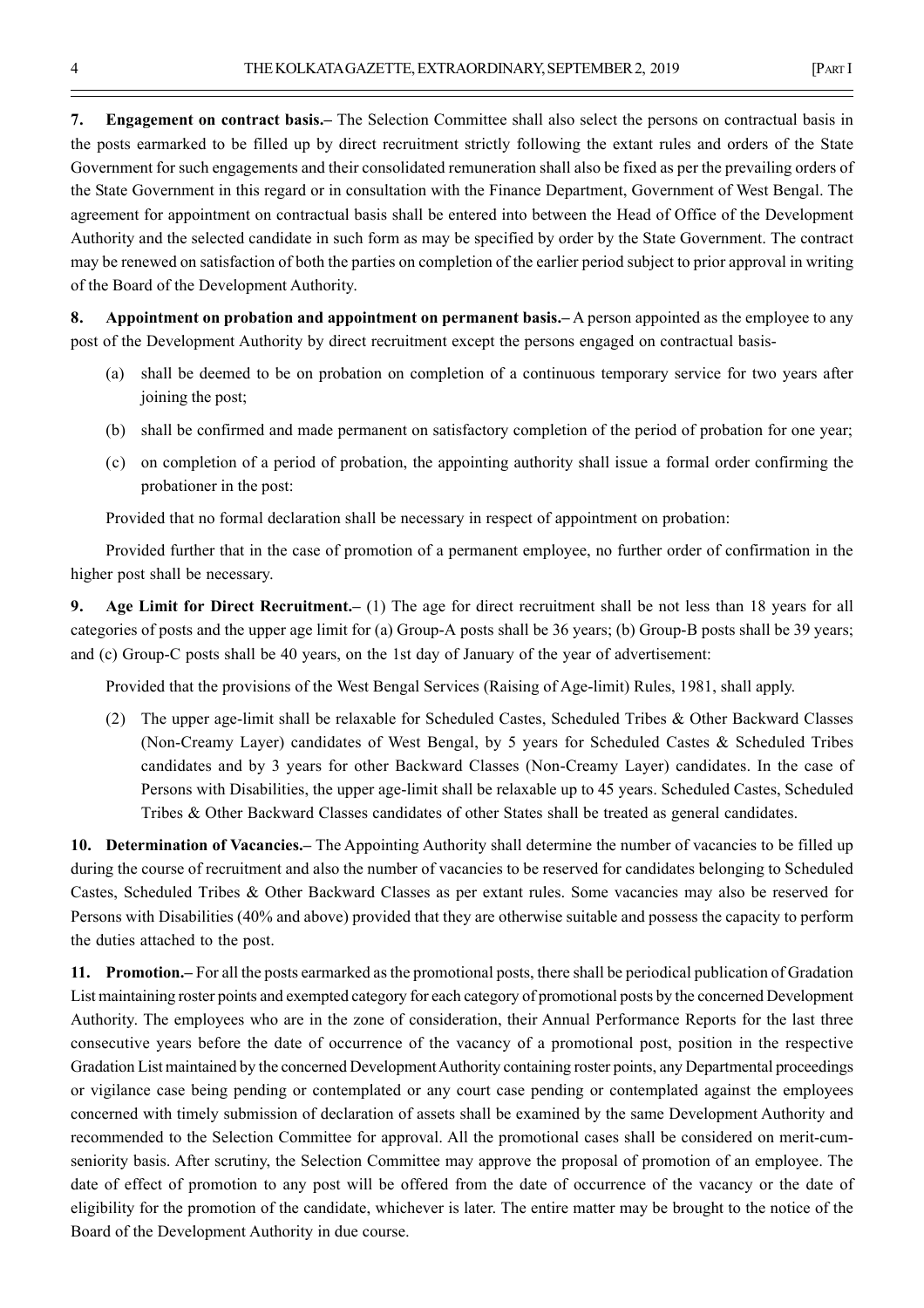Ĭ,

## CHAPTER III

## **Details of posts of officers and employees of a Development Authority and Method of Recruitment.**

12. The method of, and the qualifications required for, recruitment to the following posts of a Development Authority under the Department of Urban Development & Municipal Affairs, Government of West Bengal, shall be as detailed below:–

| (1) | Name of the Post      |                | <b>Additional Chief Engineer (Civil);</b>                                                                                                                                                                                                                                                            |
|-----|-----------------------|----------------|------------------------------------------------------------------------------------------------------------------------------------------------------------------------------------------------------------------------------------------------------------------------------------------------------|
| (a) | Method of Recruitment |                | by promotion from the Superintendent Engineers (Civil) of any<br>(i)<br>Development Authority with at least one year of residual service<br>on the date of occurrence of vacancy; OR                                                                                                                 |
|     |                       |                | on deputation from the Engineers holding the same post from<br>(ii)<br>the Municipal Engineering Directorate (MED) and Kolkata<br>Metropolitan Development Authority (KMDA);                                                                                                                         |
| (2) | Name of the Post      | $\ddot{\cdot}$ | <b>Superintending Engineer (Civil);</b>                                                                                                                                                                                                                                                              |
| (a) | Method of Recruitment |                | by promotion from the Executive Engineers (Civil) of the same<br>(i)<br>Development Authority having at least ten (10) years' of<br>continuous and satisfactory service as Executive Engineer<br>(Civil), OR                                                                                         |
|     |                       |                | on deputation from the post of Superintending Engineer (Civil)<br>(ii)<br>from the engineering cadres under this Department like Municipal<br>Engineering Directorate (MED), Kolkata Metropolitan<br>Development Authority (KMDA) etc.:                                                              |
|     |                       |                | Provided that in case of non-availability of such employees, the<br>Works Departments such as Public Works Department, Public<br>Health Engineering Department, Government of West Bengal<br>may be approached for deputation;                                                                       |
| (3) | Name of the Post      | $\ddot{\cdot}$ | <b>Executive Engineer (Civil);</b>                                                                                                                                                                                                                                                                   |
| (a) | Method of Recruitment |                | by promotion from the Assistant Engineer (Civil) on completion<br>(i)<br>of six (6) years' of continuous and satisfactory service as<br>Assistant Engineer (Civil); OR                                                                                                                               |
|     |                       |                | on deputation from the engineering cadres holding the same<br>(ii)<br>post under this Department like Municipal Engineering<br>Directorate (MED), Kolkata Metropolitan Development Authority<br>(KMDA) etc.:                                                                                         |
|     |                       |                | Provided that in case of non-availability of such employees, the<br>Works Departments such as Public Works Department, Public<br>Health Engineering Department, Government of West Bengal<br>and other Departments having this post in their engineering cadres<br>may be approached for deputation; |
| (4) | Name of the Post      | $\ddot{\cdot}$ | <b>Executive Engineer (Electrical);</b>                                                                                                                                                                                                                                                              |
| (a) | Method of Recruitment | $\ddot{\cdot}$ | by promotion from the Assistant Engineer (Electrical) on<br>(i)<br>completion of six (6) years' of continuous and satisfactory<br>service as Assistant Engineer (Electrical); OR                                                                                                                     |
|     |                       |                | on deputation from the engineering cadres holding the same<br>(ii)<br>post under this Department like Municipal Engineering<br>Directorate (MED), Kolkata Metropolitan Development Authority<br>(KMDA) etc.:                                                                                         |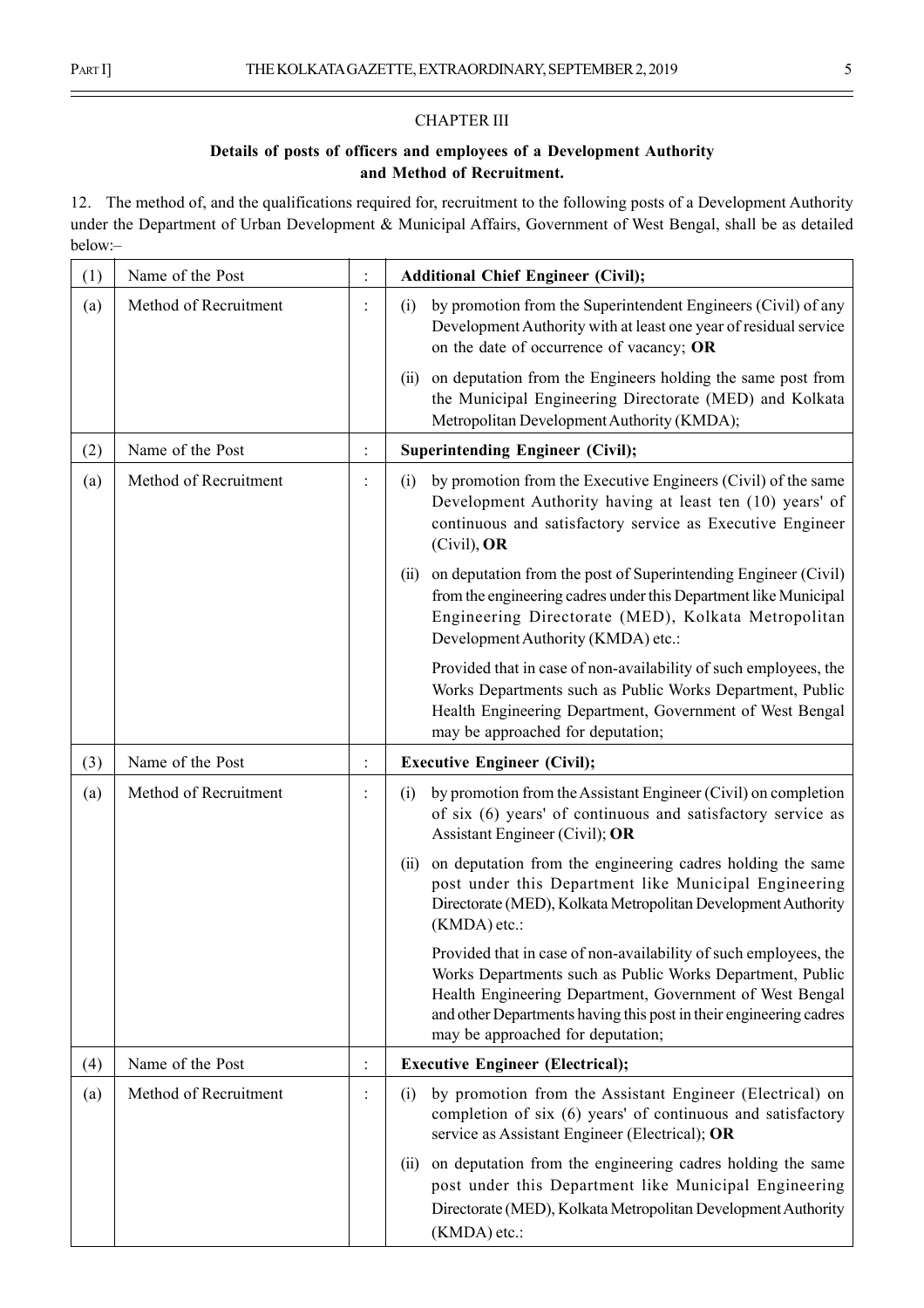÷

|     |                                         |                | Provided that in case of non-availability of such employees, the<br>Works Departments such as Public Works Department, Public<br>Health Engineering Department, Government of West Bengal<br>and other Departments having this post in their engineering cadres<br>may be approached for deputation;                                                                                                                                                                                             |
|-----|-----------------------------------------|----------------|--------------------------------------------------------------------------------------------------------------------------------------------------------------------------------------------------------------------------------------------------------------------------------------------------------------------------------------------------------------------------------------------------------------------------------------------------------------------------------------------------|
| (5) | Name of the Post                        | $\ddot{\cdot}$ | <b>Executive Engineer (Mechanical);</b>                                                                                                                                                                                                                                                                                                                                                                                                                                                          |
| (a) | Method of Recruitment                   |                | by promotion from the post of Assistant Engineer (Mechanical)<br>(i)<br>on completion of six (6) years' of continuous and satisfactory<br>service as Assistant Engineer (Mechanical); OR                                                                                                                                                                                                                                                                                                         |
|     |                                         |                | on deputation from the engineering cadres holding the same<br>(i)<br>post under this Department like Municipal Engineering<br>Directorate (MED), Kolkata Metropolitan Development Authority<br>(KMDA) etc.:                                                                                                                                                                                                                                                                                      |
|     |                                         |                | Provided that in case of non-availability of such employees, the<br>Works Departments such as Public Works Department, Public<br>Health Engineering Department, Government of West Bengal<br>and other Departments having this post in their engineering cadres<br>may be approached for deputation;                                                                                                                                                                                             |
| (6) | Name of the Post                        |                | <b>Assistant Engineer (Civil);</b>                                                                                                                                                                                                                                                                                                                                                                                                                                                               |
| (a) | Method of Recruitment                   |                | by direct recruitment: 60% of the posts shall be filled up by<br>(i)<br>direct recruitment to be conducted by the Municipal Service<br>Commission;                                                                                                                                                                                                                                                                                                                                               |
|     |                                         |                | by promotion from the post of Sub-Assistant Engineer (Civil)<br>(i)<br>having six years of qualifying service and confirmed in service<br>as such; OR                                                                                                                                                                                                                                                                                                                                            |
|     |                                         |                | (iii) on deputation from the engineering cadres holding the same<br>post under this Department like Municipal Engineering<br>Directorate (MED), Kolkata Metropolitan Development Authority<br>(KMDA) etc. In case of non-availability of such employees, the<br>Works Departments such as Public Works Department, Public<br>Health Engineering Department, Government of West Bengal<br>and other Departments having this post in their engineering cadres<br>may be approached for deputation. |
|     |                                         |                | 40% of the posts shall be filled up by promotion or on deputation:                                                                                                                                                                                                                                                                                                                                                                                                                               |
|     |                                         |                | Provided that if suitable departmental candidates for promotion<br>or on deputation are not available, the posts of promotional quota<br>may be filled by direct recruitment.                                                                                                                                                                                                                                                                                                                    |
| (b) | Qualification for Direct<br>Recruitment |                | A Bachelor Degree in Civil Engineering from a recognised University<br>or Institute affiliated to the All India Council for Technical Education<br>(AICTE);                                                                                                                                                                                                                                                                                                                                      |
| (7) | Name of the Post                        |                | <b>Assistant Engineer (Electrical);</b>                                                                                                                                                                                                                                                                                                                                                                                                                                                          |
| (a) | Method of Recruitment                   | $\ddot{\cdot}$ | by direct recruitment: 60% of the posts shall be filled up by<br>(i)<br>direct recruitment to be conducted by the Municipal Service<br>Commission;                                                                                                                                                                                                                                                                                                                                               |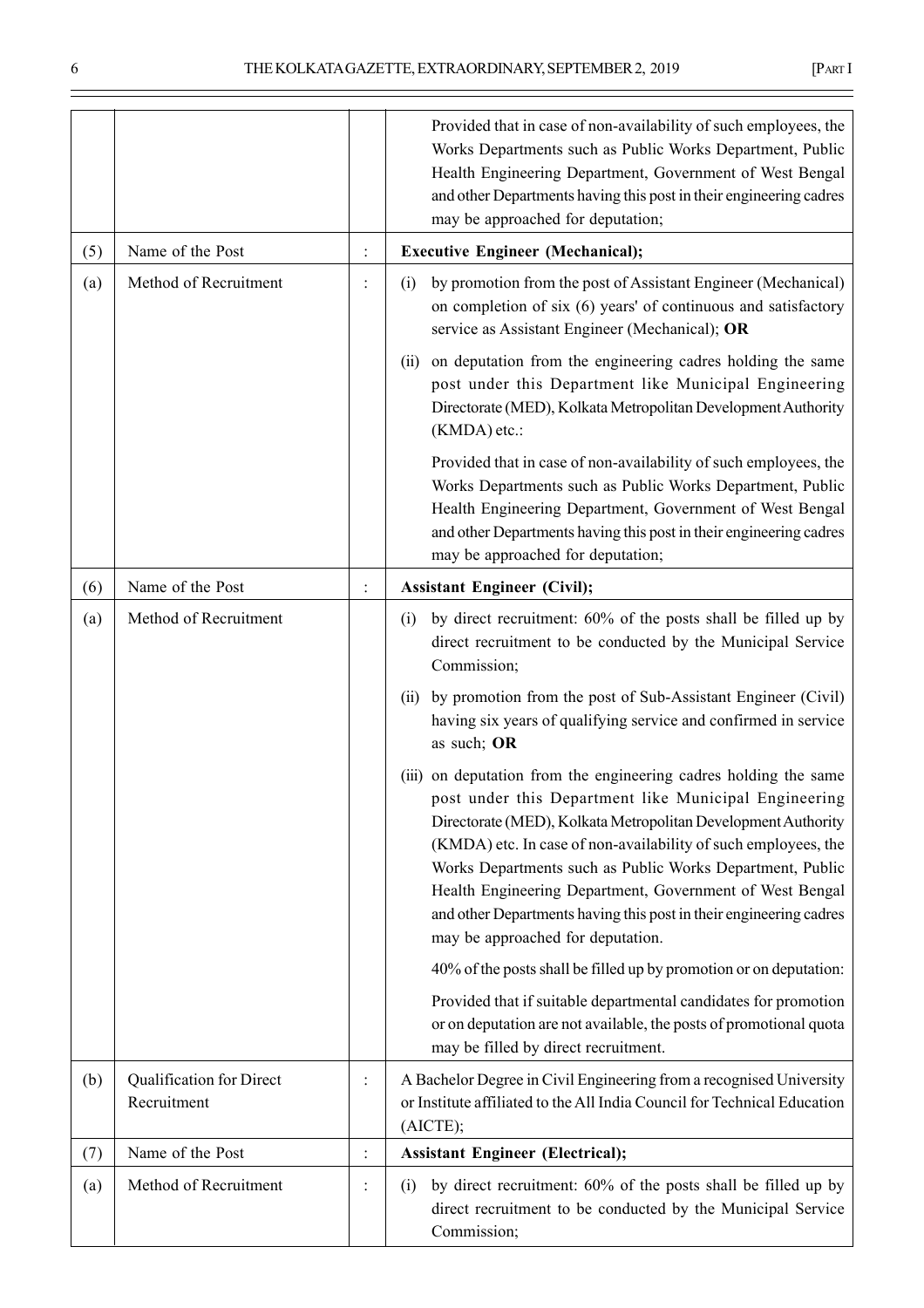|     |                                      |                | (ii) by promotion from the post of Sub-Assistant Engineer<br>(Electrical) having six years of qualifying service and confirmed<br>in service as such; OR                                                                                                                                                                                                                                                                                                                                         |
|-----|--------------------------------------|----------------|--------------------------------------------------------------------------------------------------------------------------------------------------------------------------------------------------------------------------------------------------------------------------------------------------------------------------------------------------------------------------------------------------------------------------------------------------------------------------------------------------|
|     |                                      |                | (iii) on deputation from the engineering cadres holding the same<br>post under this Department like Municipal Engineering<br>Directorate (MED), Kolkata Metropolitan Development Authority<br>(KMDA) etc. In case of non-availability of such employees, the<br>Works Departments such as Public Works Department, Public<br>Health Engineering Department, Government of West Bengal<br>and other Departments having this post in their engineering cadres<br>may be approached for deputation. |
|     |                                      |                | 40% of the posts shall be filled up by promotion or on deputation:                                                                                                                                                                                                                                                                                                                                                                                                                               |
|     |                                      |                | Provided that if suitable departmental candidates for promotion<br>or on deputation are not available, the posts of promotional quota<br>may be filled by direct recruitment.                                                                                                                                                                                                                                                                                                                    |
| (b) | Qualification for Direct Recruitment | $\ddot{\cdot}$ | A Bachelor Degree in Electrical Engineering from a recognised<br>University or Institute affiliated to the All India Council for Technical<br>Education (AICTE);                                                                                                                                                                                                                                                                                                                                 |
| (8) | Name of the Post                     | $\ddot{\cdot}$ | <b>Assistant Engineer (Mechanical);</b>                                                                                                                                                                                                                                                                                                                                                                                                                                                          |
| (a) | Method of Recruitment                | $\ddot{\cdot}$ | by direct recruitment: 60% of the posts shall be filled up by<br>(i)<br>direct recruitment to be conducted by the Municipal Service<br>Commission;                                                                                                                                                                                                                                                                                                                                               |
|     |                                      |                | by promotion from the post of Sub-Assistant Engineer<br>(ii)<br>(Mechanical) having six years of qualifying service and<br>confirmed in service as such; OR                                                                                                                                                                                                                                                                                                                                      |
|     |                                      |                | (iii) on deputation from the engineering cadres holding the same<br>post under this Department like Municipal Engineering<br>Directorate (MED), Kolkata Metropolitan Development Authority<br>(KMDA) etc. In case of non-availability of such employees, the<br>Works Departments such as Public Works Department, Public<br>Health Engineering Department, Government of West Bengal<br>and other Departments having this post in their engineering cadres<br>may be approached for deputation. |
|     |                                      |                | 40% of the posts shall be filled up by promotion or on deputation:                                                                                                                                                                                                                                                                                                                                                                                                                               |
|     |                                      |                | Provided that if suitable departmental candidates for promotion<br>or on deputation are not available, the posts of promotional quota<br>may be filled by direct recruitment;                                                                                                                                                                                                                                                                                                                    |
| (b) | Qualification for Direct Recruitment | $\ddot{\cdot}$ | A Bachelor Degree in Mechanical Engineering from a recognised<br>University or Institute affiliated to the All India Council for Technical<br>Education (AICTE);                                                                                                                                                                                                                                                                                                                                 |
|     |                                      |                |                                                                                                                                                                                                                                                                                                                                                                                                                                                                                                  |
| (9) | Name of the Post                     | $\ddot{\cdot}$ | Sub-Assistant Engineer (Civil);                                                                                                                                                                                                                                                                                                                                                                                                                                                                  |
| (a) | Method of Recruitment                | $\vdots$       | by direct recruitment: The posts shall be filled up by direct<br>(i)<br>recruitment to be conducted by the Municipal Service<br>Commission; OR                                                                                                                                                                                                                                                                                                                                                   |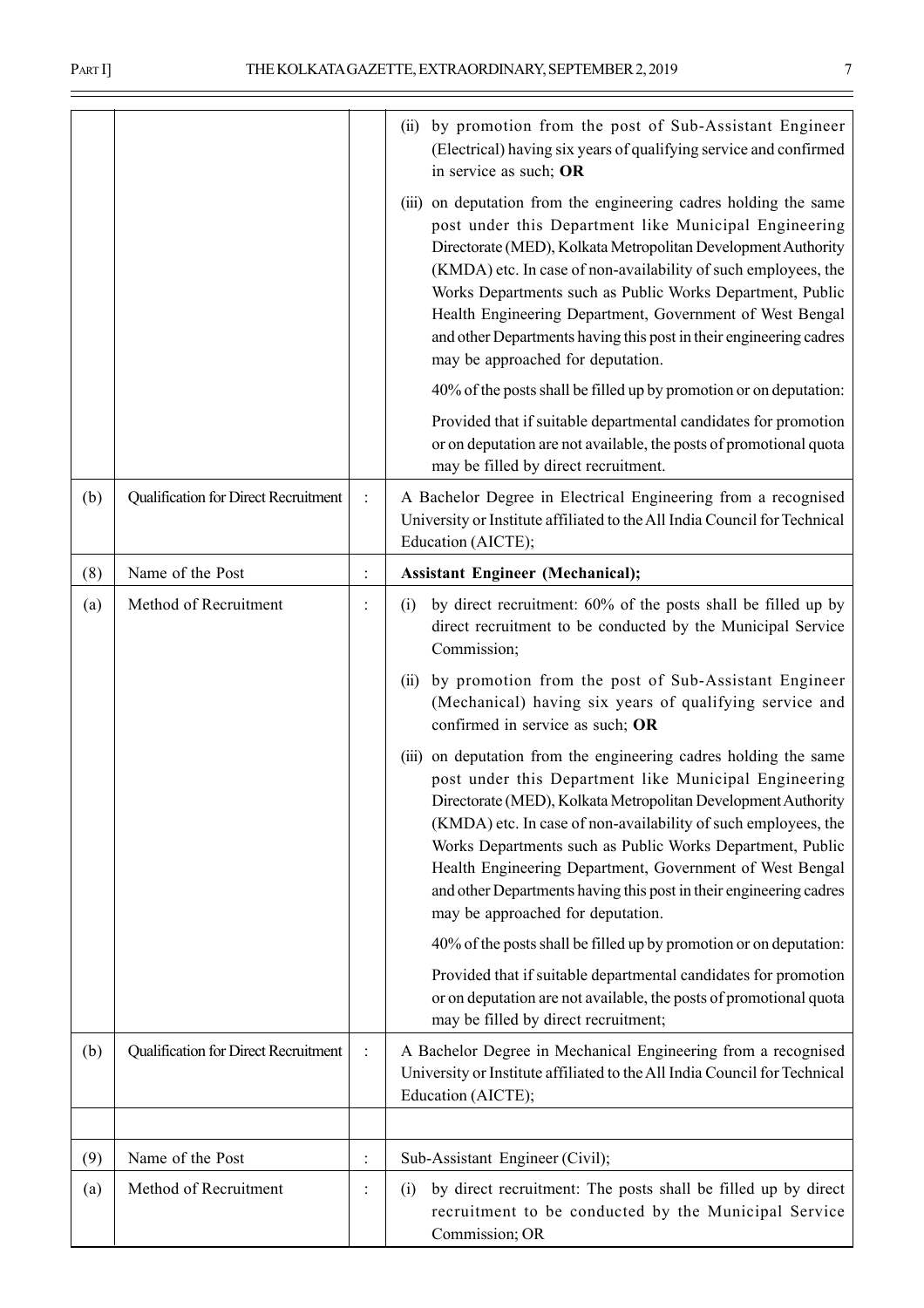÷

|      |                                         |                | on deputation from the engineering cadres holding the same<br>(ii)<br>post under this Department like Municipal Engineering<br>Directorate (MED), Kolkata Metropolitan Development Authority<br>(KMDA) etc. In case of non-availability of such employees, the<br>Works Departments such as Public Works Department, Public<br>Health Engineering Department, Government of West Bengal<br>and other Departments having this post in their engineering cadres<br>may be approached for deputation; |
|------|-----------------------------------------|----------------|----------------------------------------------------------------------------------------------------------------------------------------------------------------------------------------------------------------------------------------------------------------------------------------------------------------------------------------------------------------------------------------------------------------------------------------------------------------------------------------------------|
| (b)  | Qualification for Direct Recruitment    | $\ddot{\cdot}$ | A Diploma in Civil Engineering from an Institution recognised by the<br>AICTE;                                                                                                                                                                                                                                                                                                                                                                                                                     |
| (10) | Name of the Post                        | $\vdots$       | Sub-Assistant Engineer (Electrical);                                                                                                                                                                                                                                                                                                                                                                                                                                                               |
| (a)  | Method of Recruitment                   | $\ddot{\cdot}$ | by direct recruitment: The posts shall be filled up by direct<br>(i)<br>recruitment to be conducted by the Municipal Service<br>Commission; OR                                                                                                                                                                                                                                                                                                                                                     |
|      |                                         |                | on deputation from the engineering cadres holding the same<br>(ii)<br>post under this Department like Municipal Engineering<br>Directorate (MED), Kolkata Metropolitan Development Authority<br>(KMDA) etc. In case of non-availability of such employees, the<br>Works Departments such as Public Works Department, Public<br>Health Engineering Department, Government of West Bengal<br>and other Departments having this post in their engineering cadres<br>may be approached for deputation; |
| (b)  | Qualification for Direct<br>Recruitment |                | A Diploma in Electrical Engineering from an Institution recognised<br>by the AICTE;                                                                                                                                                                                                                                                                                                                                                                                                                |
| (11) | Name of the Post                        | $\ddot{\cdot}$ | <b>Sub-Assistant Engineer (Mechanical)</b>                                                                                                                                                                                                                                                                                                                                                                                                                                                         |
| (a)  | Method of Recruitment                   | $\ddot{\cdot}$ | by direct recruitment: The posts shall be filled up by direct<br>(i)<br>recruitment to be conducted by the Municipal Service<br>Commission; OR                                                                                                                                                                                                                                                                                                                                                     |
|      |                                         |                | on deputation from the engineering cadres holding the same<br>(i)<br>post under this Department like Municipal Engineering<br>Directorate (MED), Kolkata Metropolitan Development Authority<br>(KMDA) etc. In case of non-availability of such employees, the<br>Works Departments such as Public Works Department, Public<br>Health Engineering Department, Government of West Bengal<br>and other Departments having this post in their engineering cadres<br>may be approached for deputation;  |
| (b)  | Qualification for Direct Recruitment    |                | A Diploma in Mechanical Engineering from an Institution recognised<br>by the AICTE;                                                                                                                                                                                                                                                                                                                                                                                                                |
| (12) | Name of the Post                        | $\vdots$       | <b>Senior Town Planner or Senior Planner;</b>                                                                                                                                                                                                                                                                                                                                                                                                                                                      |
| (a)  | Method of Recruitment                   | $\ddot{\cdot}$ | by promotion from the post of Associate Town Planner of the<br>(i)<br>same Development Authority provided that they have 06 (Six)<br>years experience as Associate Town Planner; OR                                                                                                                                                                                                                                                                                                                |
|      |                                         |                | on deputation from the planning cadres holding the same post<br>(i)<br>in this Department or under Kolkata Metropolitan Development<br>Authority (KMDA) or in any other Development Authority;                                                                                                                                                                                                                                                                                                     |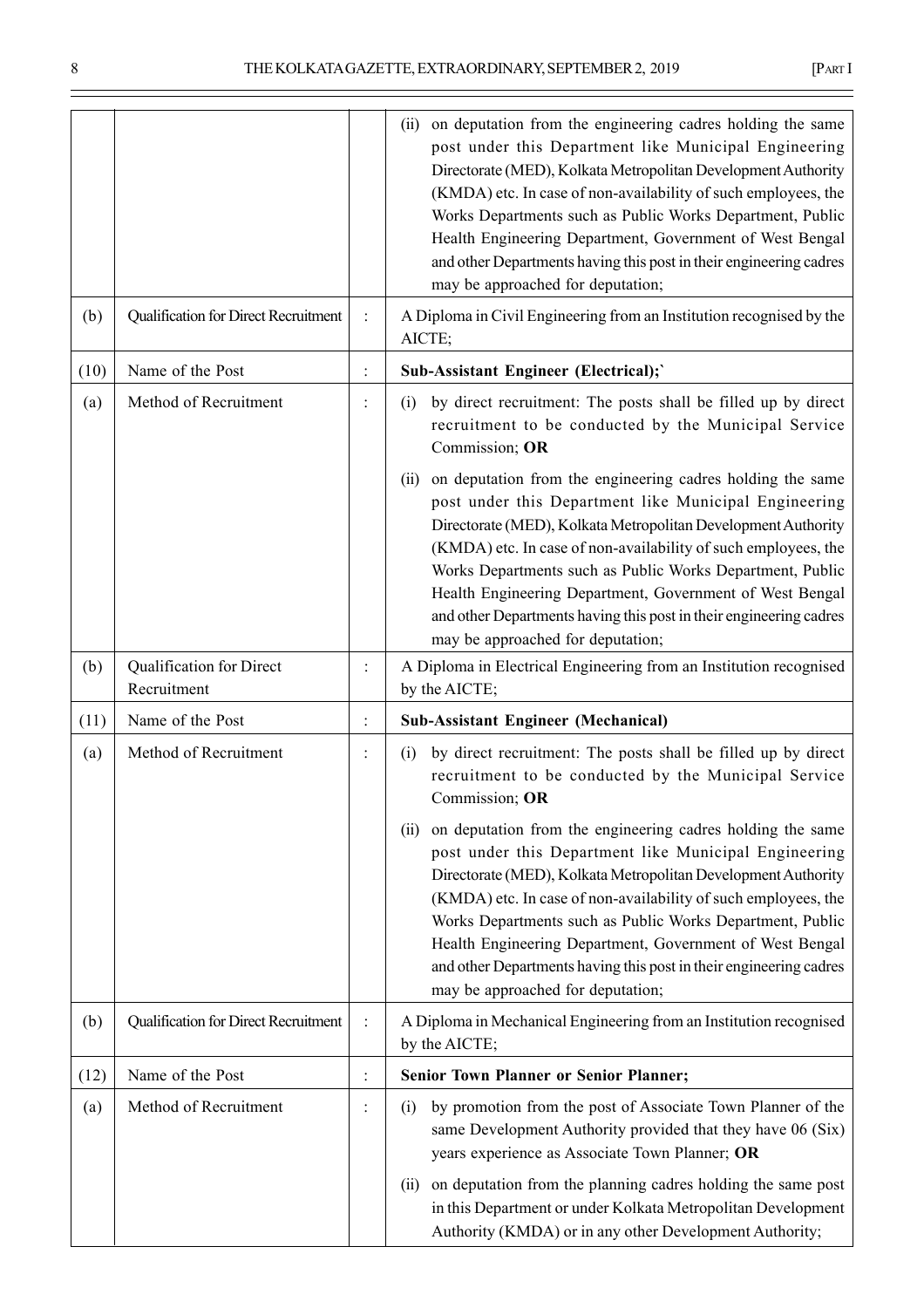| (13) | Name of the Post                     |                | <b>Associate Town Planner or Associate Planner;</b>                                                                                                                                                                                                                                                                                                                                                                                                                                                                                                                                                                 |
|------|--------------------------------------|----------------|---------------------------------------------------------------------------------------------------------------------------------------------------------------------------------------------------------------------------------------------------------------------------------------------------------------------------------------------------------------------------------------------------------------------------------------------------------------------------------------------------------------------------------------------------------------------------------------------------------------------|
| (a)  | Method of Recruitment                |                | by promotion from the post of Assistant Town Planner of the<br>(i)<br>same Development Authority provided that they have 06 (Six)<br>years experience as Assistant Town Planner; OR                                                                                                                                                                                                                                                                                                                                                                                                                                 |
|      |                                      |                | on deputation basis from the planning cadres holding the same<br>(i)<br>post in this Department or under Kolkata Metropolitan<br>Development Authority (KMDA) or in any other Development<br>Authority;                                                                                                                                                                                                                                                                                                                                                                                                             |
| (14) | Name of the Post                     | $\ddot{\cdot}$ | <b>Assistant Town Planner or Assistant Planner;</b>                                                                                                                                                                                                                                                                                                                                                                                                                                                                                                                                                                 |
| (a)  | Method of Recruitment                |                | by direct recruitment: 60% of the posts shall be filled up by<br>(i)<br>direct recruitment to be conducted by the Municipal Service<br>Commission;                                                                                                                                                                                                                                                                                                                                                                                                                                                                  |
|      |                                      |                | by promotion: 40% of the posts shall be filled up from the post<br>(i)<br>of Junior Assistant Town Planner with 06 (six) years experience<br>as such in the same Development Authority and having essential<br>educational qualification as required for direct recruitment for<br>the said post and the upper age-limit may be relaxable as per<br>extant norms;                                                                                                                                                                                                                                                   |
| (b)  | Qualification for Direct Recruitment | $\ddot{\cdot}$ | A Post Graduate degree in Town Planning or City Planning or Urban<br>Planning or Housing Planning or Country Planning or Rural Planning<br>or Infrastructure Planning or Regional Planning or Transport Planning<br>or Environmental Planning from a University or Institute recognised<br>by the AICTE with 01 (one) year of experience in the field of Urban<br>or Regional Planning in the Central Government or State Government<br>or Union Territories or Universities or Recognized Research Institutes<br>or Public Sector Undertakings or Semi- Government or Statutory or<br>Autonomous Organizations; OR |
|      |                                      |                | Bachelor of Planning or Bachelor of Technology in Planning from a<br>University or Institute recognized by the AICTE with 04 (four) years<br>of experience in the field of Urban Planning or Regional Planning in<br>the Central Government or State Government or Union Territories<br>or Universities or recognised Research Institutes or Public Sector<br>Undertakings or Semi-Government or Statutory or Autonomous or<br>Private Organisations;                                                                                                                                                               |
| (15) | Name of the Post                     | $\ddot{\cdot}$ | Junior Assistant Planner or Planning Assistant;                                                                                                                                                                                                                                                                                                                                                                                                                                                                                                                                                                     |
| (a)  | Method of Recruitment                | $\ddot{\cdot}$ | by direct recruitment: 60% of the posts shall be filled up by<br>(i)<br>direct recruitment to be conducted by the Municipal Service<br>Commission;                                                                                                                                                                                                                                                                                                                                                                                                                                                                  |
|      |                                      |                | by promotion: 40% of the posts shall be filled up from the post<br>(i)<br>of Investigator or Surveyor or Draftsman or CAD Operator<br>with 06 (six) years experience as such in the same Development<br>Authority and having essential educational qualification as<br>required for direct recruitment for the said post and the upper<br>age-limit may be relaxable as per extant norms;                                                                                                                                                                                                                           |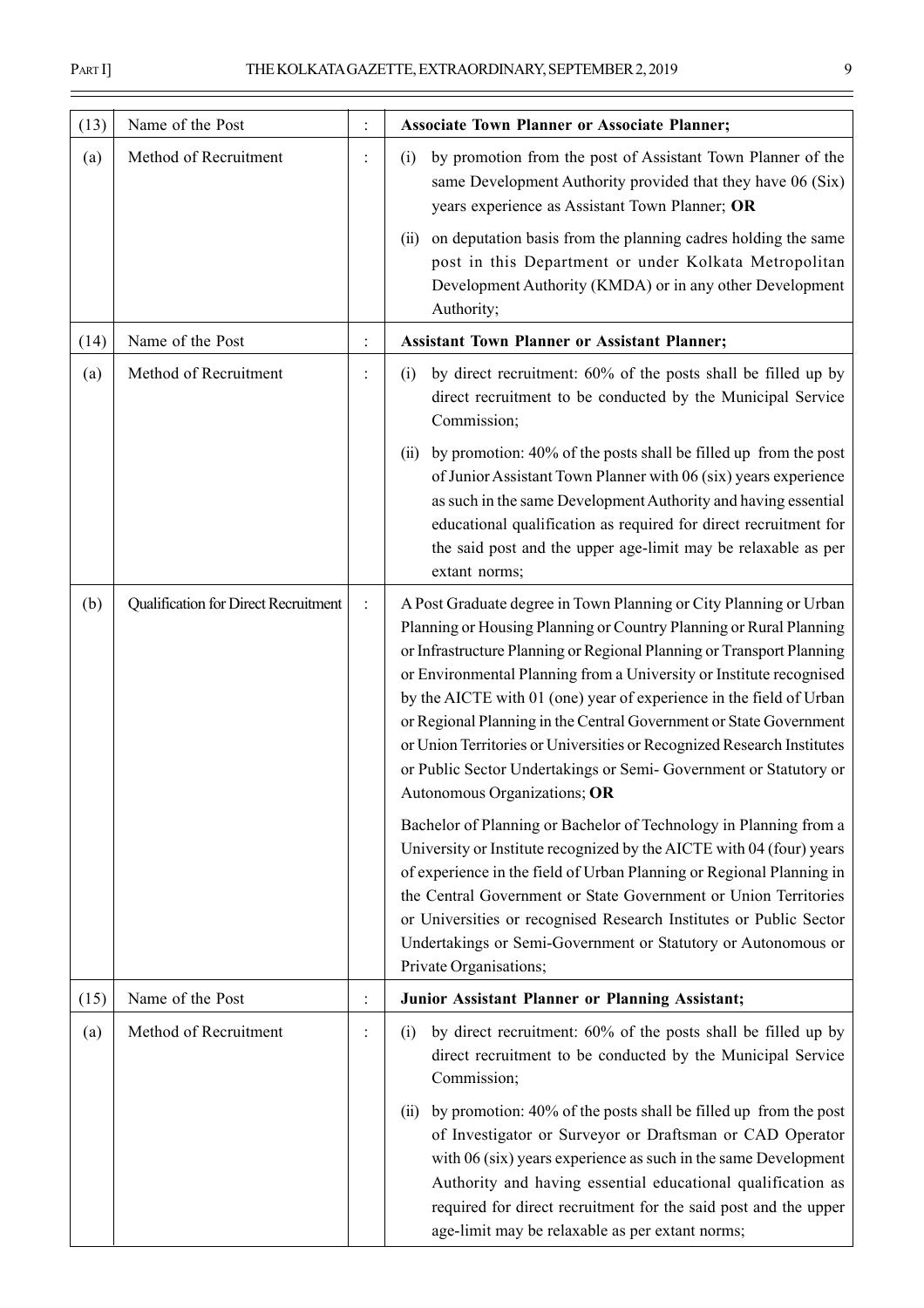÷

| (b)  | Qualification for Direct Recruitment |                | A Bachelor Degree in Architecture or Civil or Masters Degree in<br>Geography or Economics or Sociology with minimum 60% marks<br>from a University or Institute recognized by the AICTE with 01<br>(One) year experience in the field of Urban Planning or Regional<br>Planning in the Central Government or State Government or Union<br>Territories or Universities or Recognised Research Institutes or Public<br>Sector Undertakings or Semi-Government or Statutory or<br>Autonomous or Private Organisations; OR<br>Bachelor of Planning or Bachelor of Technology in Planning from a<br>University or Institute recognized by the AICTE; |
|------|--------------------------------------|----------------|-------------------------------------------------------------------------------------------------------------------------------------------------------------------------------------------------------------------------------------------------------------------------------------------------------------------------------------------------------------------------------------------------------------------------------------------------------------------------------------------------------------------------------------------------------------------------------------------------------------------------------------------------|
| (16) | Name of the Post                     | $\ddot{\cdot}$ | Investigator;                                                                                                                                                                                                                                                                                                                                                                                                                                                                                                                                                                                                                                   |
| (a)  | Method of Recruitment                | $\ddot{\cdot}$ | by direct recruitment: 60% of the posts shall be filled up by<br>(i)<br>direct recruitment to be conducted by the Municipal Service<br>Commission;                                                                                                                                                                                                                                                                                                                                                                                                                                                                                              |
|      |                                      |                | by promotion: 40% of the posts shall be filled up from the post<br>(i)<br>of Assistant Investigator with 06 (six) years experience as such<br>in the same Development Authority and having essential<br>educational qualification as required for direct recruitment for<br>the said post and the upper age-limit may be relaxable as per<br>extant norms;                                                                                                                                                                                                                                                                                      |
| (b)  | Qualification for Direct Recruitment | $\vdots$       | Diploma in Architecture or Civil Engineering recognised by the AICTE<br>or Degree in Geography or Economics or Sociology from a<br>recognized University or Institute;                                                                                                                                                                                                                                                                                                                                                                                                                                                                          |
| (17) | Name of the Post                     |                | <b>Assistant Investigator;</b>                                                                                                                                                                                                                                                                                                                                                                                                                                                                                                                                                                                                                  |
| (a)  | Method of Recruitment                |                | by direct recruitment: 90% of the posts shall be filled up by<br>(i)<br>direct recruitment to be conducted by the Municipal Service<br>Commission;<br>by promotion: 10% of the posts shall be filled up from the<br>(ii)<br>confirmed and combined cadre of Group-D of the same<br>Development Authority having requisite qualification for direct<br>recruitment and 06 (Six) years experience;                                                                                                                                                                                                                                                |
| (b)  | Qualification for Direct Recruitment | $\ddot{\cdot}$ | Madhyamik or equivalent with Certificate from an Institution<br>recognized by the AICTE in Architecture or Civil Engineering and<br>Certificate Course on Computer Science from an Institution recognised<br>by the AICTE;                                                                                                                                                                                                                                                                                                                                                                                                                      |
| (18) | Name of the Post                     | $\ddot{\cdot}$ | Draftsman;                                                                                                                                                                                                                                                                                                                                                                                                                                                                                                                                                                                                                                      |
| (a)  | Method of Recruitment                | $\ddot{\cdot}$ | by direct recruitment: the posts shall be filled up by direct<br>(i)<br>recruitment to be conducted by the Municipal Service<br>Commission;                                                                                                                                                                                                                                                                                                                                                                                                                                                                                                     |
| (b)  | Qualification for Direct Recruitment |                | Higher Secondary or its equivalent with Diploma in Architecture or<br>Civil Draftsmanship from an Institution recognised by the AICTE;                                                                                                                                                                                                                                                                                                                                                                                                                                                                                                          |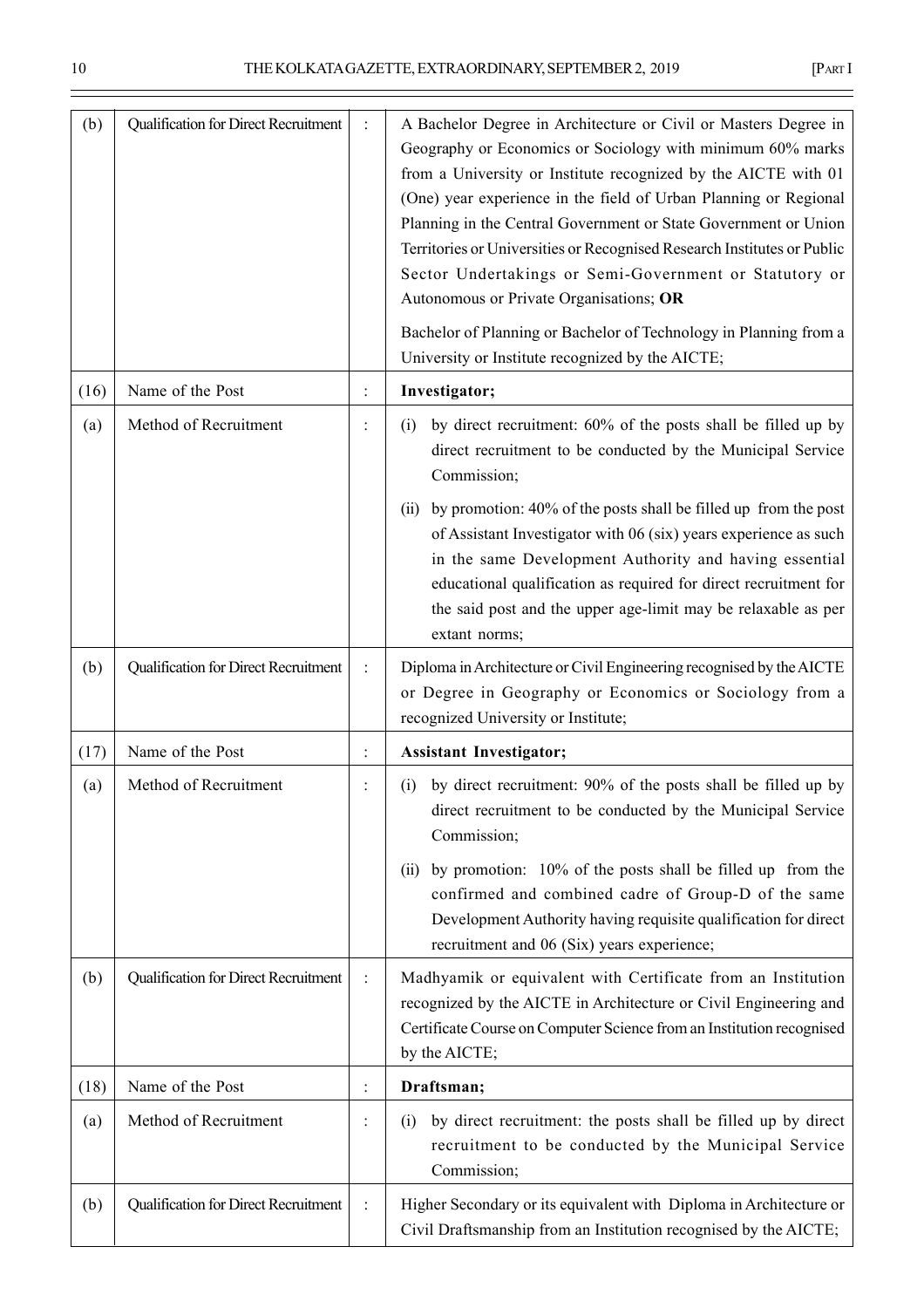| (19) | Name of the Post                        |                      | Surveyor;                                                                                                                                                                                                                                                                                                                                          |  |
|------|-----------------------------------------|----------------------|----------------------------------------------------------------------------------------------------------------------------------------------------------------------------------------------------------------------------------------------------------------------------------------------------------------------------------------------------|--|
| (a)  | Method of Recruitment                   | $\ddot{\phantom{a}}$ | by direct recruitment: 60% of the posts shall be filled up by<br>(i)<br>direct recruitment to be conducted by the Municipal Service<br>Commission;                                                                                                                                                                                                 |  |
|      |                                         |                      | by promotion: 40% of the posts shall be filled up from the post<br>(ii)<br>of Survey Assistant with 06 (six) years experience as such in<br>the same Development Authority and having essential educational<br>qualification as required for direct recruitment for the said post<br>and the upper age-limit may be relaxable as per extant norms; |  |
| (b)  | Qualification for Direct<br>Recruitment | $\ddot{\cdot}$       | Higher Secondary or its equivalent with Certificate in Survey or<br>Diploma in Survey or Diploma in Civil Engineering from an Institution<br>recognised by the AICTE;                                                                                                                                                                              |  |
| (20) | Name of the Post                        | $\vdots$             | <b>Survey Assistant;</b>                                                                                                                                                                                                                                                                                                                           |  |
| (a)  | Method of Recruitment                   |                      | by direct recruitment: 90% of the posts shall be filled up by<br>(i)<br>direct recruitment to be conducted by the Municipal Service<br>Commission;                                                                                                                                                                                                 |  |
|      |                                         |                      | by promotion: 10% of the posts shall be filled up from the<br>(ii)<br>confirmed and combined cadre of Group-D of the same<br>Development Authority having requisite qualification for direct<br>recruitment and 06 (Six) years experience;                                                                                                         |  |
| (b)  | Qualification for Direct<br>Recruitment | $\ddot{\cdot}$       | Madhayamik or its equivalent passed from a recognised School or<br>Institution with Certificate in Survey from an Institute recognised<br>by the AICTE;                                                                                                                                                                                            |  |
| (21) | Name of the Post                        | $\ddot{\cdot}$       | <b>Work Assistant;</b>                                                                                                                                                                                                                                                                                                                             |  |
| (a)  | Method of Recruitment                   | $\ddot{\phantom{a}}$ | by direct recruitment: 90% of the posts shall be filled up by<br>(i)<br>direct recruitment to be conducted by the Municipal Service<br>Commission;                                                                                                                                                                                                 |  |
|      |                                         |                      | by promotion: 10% of the posts shall be filled up from the<br>(11)<br>confirmed and combined cadre of Group-D of the same<br>Development Authority having requisite qualification for direct<br>recruitment and 06 (Six) years experience;                                                                                                         |  |
| (b)  | Qualification for Direct<br>Recruitment | $\ddot{\cdot}$       | Madhyamik or its equivalent with knowledge of Computer<br>Applications and ability of typing on Computer $\omega$ 20 words per<br>minute in English;                                                                                                                                                                                               |  |
| (22) | Name of the Post                        | $\vdots$             | <b>Stenographer (English);</b>                                                                                                                                                                                                                                                                                                                     |  |
| (a)  | Method of Recruitment                   | $\ddot{\cdot}$       | by direct recruitment: 60% of the posts shall be filled up by<br>(i)<br>direct recruitment to be conducted by the Municipal Service<br>Commission;                                                                                                                                                                                                 |  |
|      |                                         |                      | by promotion: 40% of the posts shall be filled up from the<br>(i)<br>confirmed Steno-Typist of the same Development Authority<br>having requisite qualification for direct recruitment and 06 (Six)<br>years experience;                                                                                                                           |  |
| (b)  | Qualification for Direct<br>Recruitment |                      | Madhyamik or its equivalent passed with Shorthand speed of 80<br>w.p.m. and Typing speed of 30 words per minute in English with<br>Certificate Course on Computer Application;                                                                                                                                                                     |  |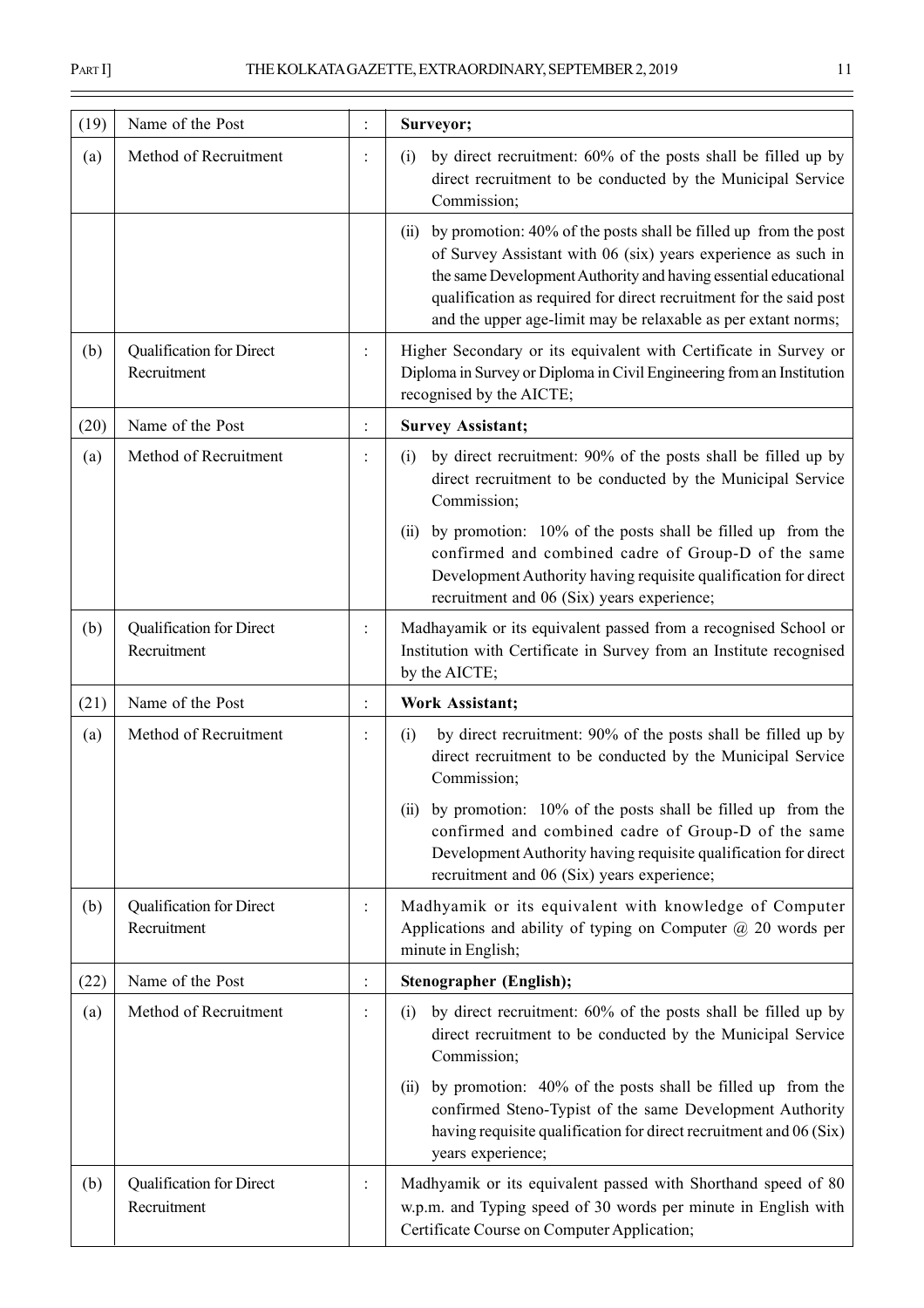| (23) | Name of the Post                        | $\ddot{\cdot}$       | <b>Computer System Manager;</b>                                                                                                                                                                                                                                                                                                          |
|------|-----------------------------------------|----------------------|------------------------------------------------------------------------------------------------------------------------------------------------------------------------------------------------------------------------------------------------------------------------------------------------------------------------------------------|
| (a)  | Method of Recruitment                   |                      | by direct recruitment to be conducted by the Municipal Service<br>Commission;                                                                                                                                                                                                                                                            |
| (b)  | Qualification for Direct<br>Recruitment | $\ddot{\cdot}$       | First Class MCA; or (ii) First Class M.Sc. in IT or Computer Science;<br>or (iii) First Class B.E. in IT or Computer Science; or (iv) First<br>Class B. Tech. in IT or Computer Science; or (v) M. Tech in IT or<br>Computer Science; or (vi) M.B.A. in IT or Systems;                                                                   |
| (24) | Name of the Post                        | $\ddot{\cdot}$       | <b>Software Developer;</b>                                                                                                                                                                                                                                                                                                               |
| (a)  | Method of Recruitment                   | $\ddot{\cdot}$       | by direct recruitment to be conducted by the Municipal Service<br>Commission;                                                                                                                                                                                                                                                            |
| (b)  | Qualification for Direct<br>Recruitment | $\ddot{\cdot}$       | B.Sc. in Computer Science or Degree in Computer Engineering or<br>B.Sc. plus DOEACC "A" Level passed or B.C.A.;                                                                                                                                                                                                                          |
| (25) | Name of the Post                        | $\vdots$             | <b>Computer Assistant;</b>                                                                                                                                                                                                                                                                                                               |
| (a)  | Method of Recruitment                   |                      | by direct recruitment to be conducted by the Municipal Service<br>Commission;                                                                                                                                                                                                                                                            |
| (b)  | Qualification for Direct<br>Recruitment | $\ddot{\cdot}$       | Passed Higher Secondary or its equivalent $(10+2)$ and Diploma in<br>Computer Application;                                                                                                                                                                                                                                               |
| (26) | Name of the Post                        | $\ddot{\cdot}$       | Head Clerk;                                                                                                                                                                                                                                                                                                                              |
| (a)  | Method of Recruitment                   | $\ddot{\cdot}$       | by promotion from the confirmed combined cadre of Upper Division<br>Clerk or Accountant of the same Development Authority;                                                                                                                                                                                                               |
| (27) | Name of the Post                        | $\ddot{\cdot}$       | <b>Upper Division Clerk;</b>                                                                                                                                                                                                                                                                                                             |
| (a)  | Method of Recruitment                   |                      | by promotion from the confirmed combined cadre of Accounts Clerk<br>or Cashier or Lower Division Clerk or Assistant Accountant or<br>Assistant Treasures of the same Development Authority;                                                                                                                                              |
| (28) | Name of the Post                        | $\ddot{\phantom{a}}$ | Accountant;                                                                                                                                                                                                                                                                                                                              |
| (a)  | Method of Recruitment                   | $\ddot{\cdot}$       | by promotion from the confirmed combined cadre of Accounts Clerk<br>or Cashier or Lower Division Clerk or Assistant Accountant or<br>Assistant Treasurer of the same Development Authority with<br>knowledge for dealing accounts related computer applications;                                                                         |
| (29) | Name of the Post                        | $\ddot{\cdot}$       | <b>Lower Division Clerk;</b>                                                                                                                                                                                                                                                                                                             |
| (a)  | Method of Recruitment                   | $\ddot{\cdot}$       | by direct recruitment: 90% of the posts shall be filled up by<br>(i)<br>direct recruitment to be conducted by the Municipal Service<br>Commission;                                                                                                                                                                                       |
|      |                                         |                      | by promotion: 10% of the posts shall be filled up from the<br>(i)<br>confirmed and combined cadre of Group-D of the same<br>Development Authority having requisite qualification for direct<br>recruitment.<br>Note.- Notification No. 9145-F(P), dt. 09.11.2012, read with<br>Notification Nos. 4902-F(P) dt. 25.06.2015, 3797-F(P) dt. |
|      |                                         |                      | 20.07.2016 and relevant subsequent orders of the Government<br>as and when come into force shall be applicable;                                                                                                                                                                                                                          |
| (b)  | Qualification for Direct<br>Recruitment | $\ddot{\cdot}$       | Madhyamik or its equivalent with Certificate Course on Computer<br>Applications;                                                                                                                                                                                                                                                         |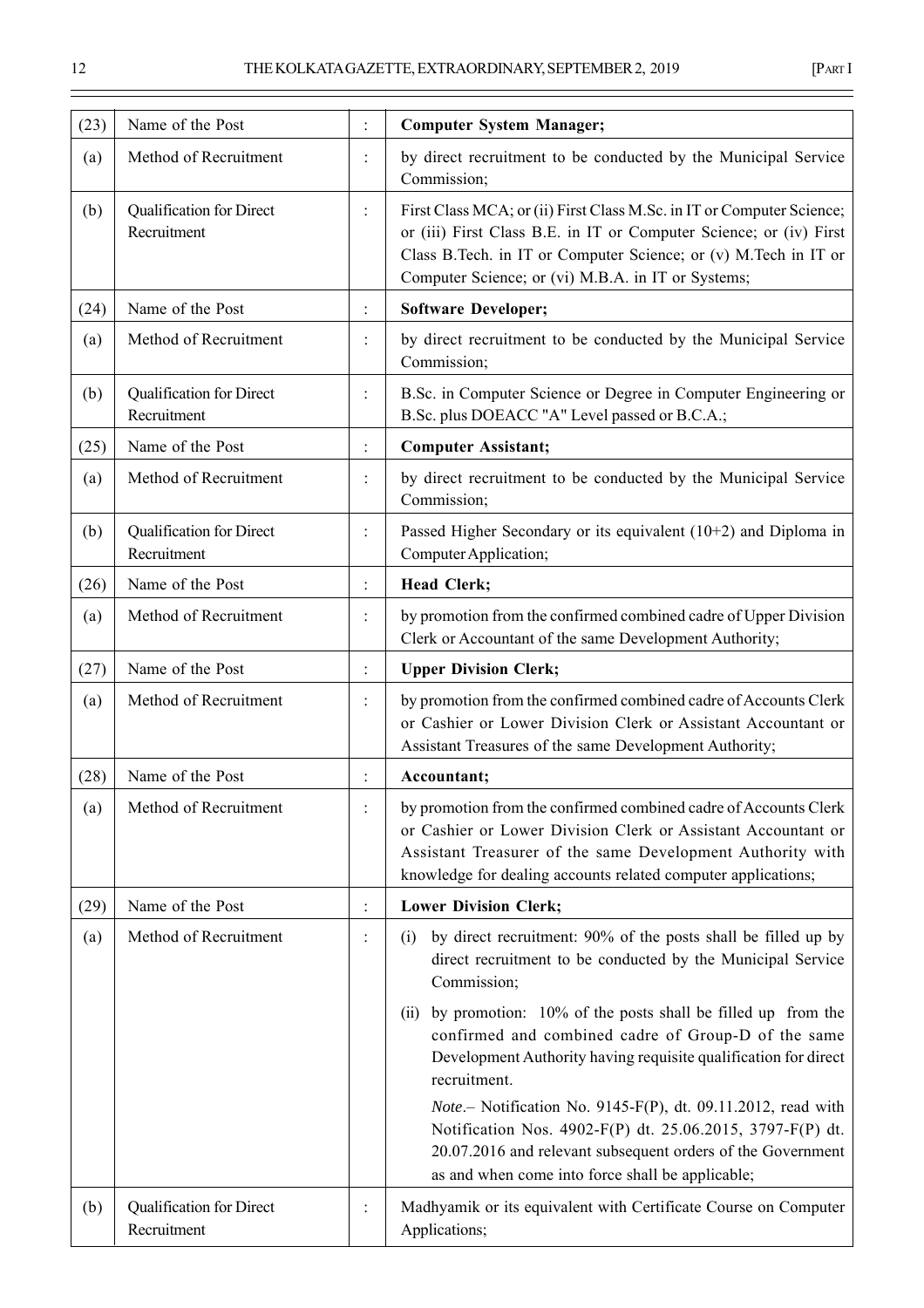| (30) | Name of the Post                        |                | <b>Accounts-cum-Audit Assistant;</b>                                                                                                                                                                                                        |  |
|------|-----------------------------------------|----------------|---------------------------------------------------------------------------------------------------------------------------------------------------------------------------------------------------------------------------------------------|--|
| (a)  | Method of Recruitment                   | $\ddot{\cdot}$ | by direct recruitment to be conducted by the Municipal Service<br>Commission;                                                                                                                                                               |  |
| (b)  | Qualification for Direct Recruitment    | $\ddot{\cdot}$ | Bachelor Degree in Commerce from recognised University with one<br>year experience in Accounts works and Certificate Course on<br>Computer Applications;                                                                                    |  |
| (31) | Name of the Post                        | $\ddot{\cdot}$ | Cashier / Treasurer;                                                                                                                                                                                                                        |  |
| (a)  | Method of Recruitment                   | $\ddot{\cdot}$ | by direct recruitment: 90% of the posts shall be filled up by<br>(i)<br>direct recruitment to be conducted by the Municipal Service<br>Commission;                                                                                          |  |
|      |                                         |                | by promotion: 10% of the posts shall be filled up from the<br>(ii)<br>confirmed and combined cadre of Group-D of the same<br>Development Authority having requisite qualification for direct<br>recruitment.                                |  |
|      |                                         |                | Note.- Notification No. 9145-F(P), dt. 09.11.2012, read with<br>Notification Nos. 4902-F(P) dt. 25.06.2015, 3797-F(P) dt.<br>20.07.2016 and relevant subsequent orders of the Government<br>as and when come into force will be applicable; |  |
| (b)  | Qualification for Direct<br>Recruitment | ÷              | Madhyamik or its equivalent with Certificate Course on Computer<br>Applications;                                                                                                                                                            |  |
| (32) | Name of the Post                        | $\ddot{\cdot}$ | Accounts Clerk/ Assistant Accountant/ Assistant Treasurer;                                                                                                                                                                                  |  |
| (a)  | Method of Recruitment                   | $\ddot{\cdot}$ | by direct recruitment: 90% of the posts shall be filled up by<br>(i)<br>direct recruitment to be conducted by the Municipal Service<br>Commission;                                                                                          |  |
|      |                                         |                | by promotion: 10% of the posts shall be filled up from the<br>(ii)<br>confirmed and combined cadre of Group-D of the same<br>Development Authority having requisite qualification for direct<br>recruitment;                                |  |
|      |                                         |                | Note.- Notification No. 9145-F(P), dt. 09.11.2012, read with<br>Notification Nos. 4902-F(P) dt. 25.06.2015, 3797-F(P) dt.<br>20.07.2016 and relevant subsequent orders of the Government<br>as and when come into force will be applicable; |  |
| (b)  | Qualification for Direct<br>Recruitment |                | Madhyamik or its equivalent passed with Certificate Course on<br>Computer Applications;                                                                                                                                                     |  |
| (33) | Name of the Post                        | $\ddot{\cdot}$ | <b>Record Keeper;</b>                                                                                                                                                                                                                       |  |
| (a)  | Method of Recruitment                   | $\ddot{\cdot}$ | by promotion from the confirmed combined cadre of Group-D of<br>the same Development Authority;                                                                                                                                             |  |
| (34) | Name of the Post                        | $\ddot{\cdot}$ | <b>Store Keeper/ Store Clerk;</b>                                                                                                                                                                                                           |  |
| (a)  | Method of Recruitment                   | $\ddot{\cdot}$ | by direct recruitment: 90% of the posts shall be filled up by<br>(i)<br>direct recruitment to be conducted by the Municipal Service<br>Commission;                                                                                          |  |
|      |                                         |                | (ii) by promotion: 10% of the posts shall be filled up from the<br>confirmed and combined cadre of Group-D of the same<br>Development Authority having requisite qualification for direct<br>recruitment;                                   |  |